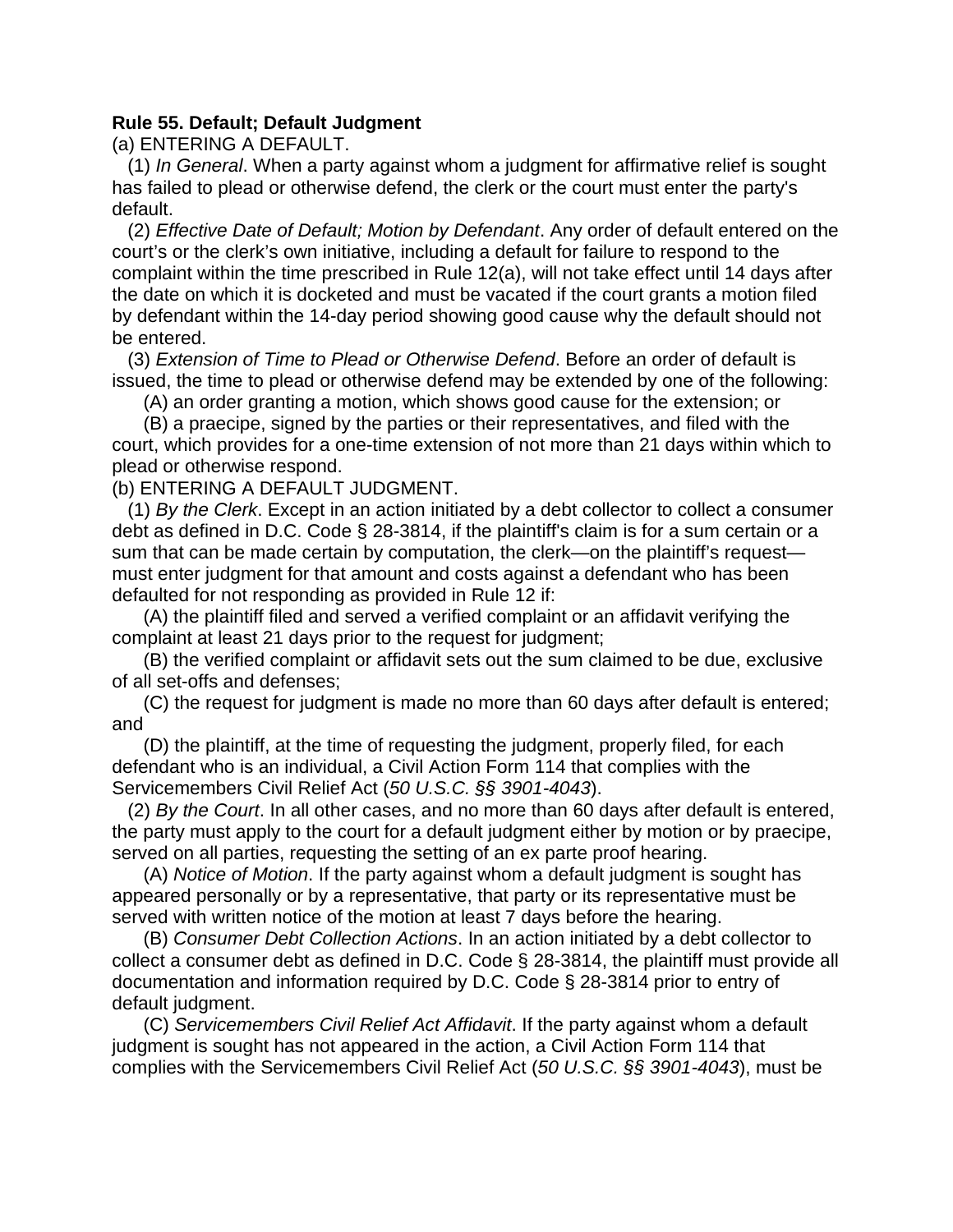filed for each defendant who is an individual before the court may enter a default judgment.

 preserving any applicable statutory right to a jury trial—when, to enter or effectuate judgment, it needs to: (D) *Hearings or Referrals*. The court may conduct hearings or make referrals—

(i) conduct an accounting;

- (ii) determine the amount of damages;
- (iii) establish the truth of any allegation by evidence; or
- (iv) investigate any other matter.

 incompetent person only if represented by a general guardian, committee, conservator, (3) *Minors and Incompetents*. A default judgment may be entered against a minor or or other like fiduciary who has appeared.

 by the plaintiff under Rule 55(b)(1) or (2) indicates that the defendant is in the military or that his or her military status is unknown, the court must follow the procedures set forth (4) *Members of the Military; Military Status Unknown*. If the Civil Action Form 114 filed in Section 201 of the Servicemembers Civil Relief Act (*50 U.S.C. § 3931*).

(5) *Dismissal*. A plaintiff's failure to comply with Rule 55(b)(1) or (2) will result in the dismissal without prejudice of the complaint.

(c) SETTING ASIDE A DEFAULT OR A DEFAULT JUDGMENT.

(1) *By the Clerk.* The clerk may set aside an entry of default or a default judgment by consent pursuant to Rule 55-III.

 accompanied by a settlement agreement or a proposed consent judgment signed by A default judgment may be entered against the United States, the District of Columbia, or an officer or agency of either only if the claimant establishes a claim or right to relief (2) *By the Court.* The court may set aside an entry of default for good cause on the filing of a verified answer setting up a defense sufficient, if proved, to bar the claim in whole or in part. The movant does not need to file an answer if the motion is both parties. In addition, an answer is not required when the movant asserts a lack of subject-matter or personal jurisdiction or when the default was entered after the movant had filed an answer. The court may set aside a final default judgment under Rule 60(b). (d) JUDGMENT AGAINST THE UNITED STATES OR THE DISTRICT OF COLUMBIA. by evidence that satisfies the court.

## COMMENT TO 2022 AMENDMENTS

This rule has been amended to highlight new requirements included in emergency, temporary, and permanent legislation amending D.C. Code § 28-3814.

## COMMENT TO 2017 AMENDMENTS

This rule continues to differ substantially from *Federal Rule of Civil Procedure 55*. However, this rule has been amended consistent with the 2007 stylistic changes to the federal rule, and it incorporates other 2007, 2009, and 2015 federal amendments. Specifically, in accordance with the 2007 federal amendments, former section (d) was eliminated. It included two provisions—one stating that Rule 55 applied to the described claimants, which was an incomplete list, and one reminding parties that Rule